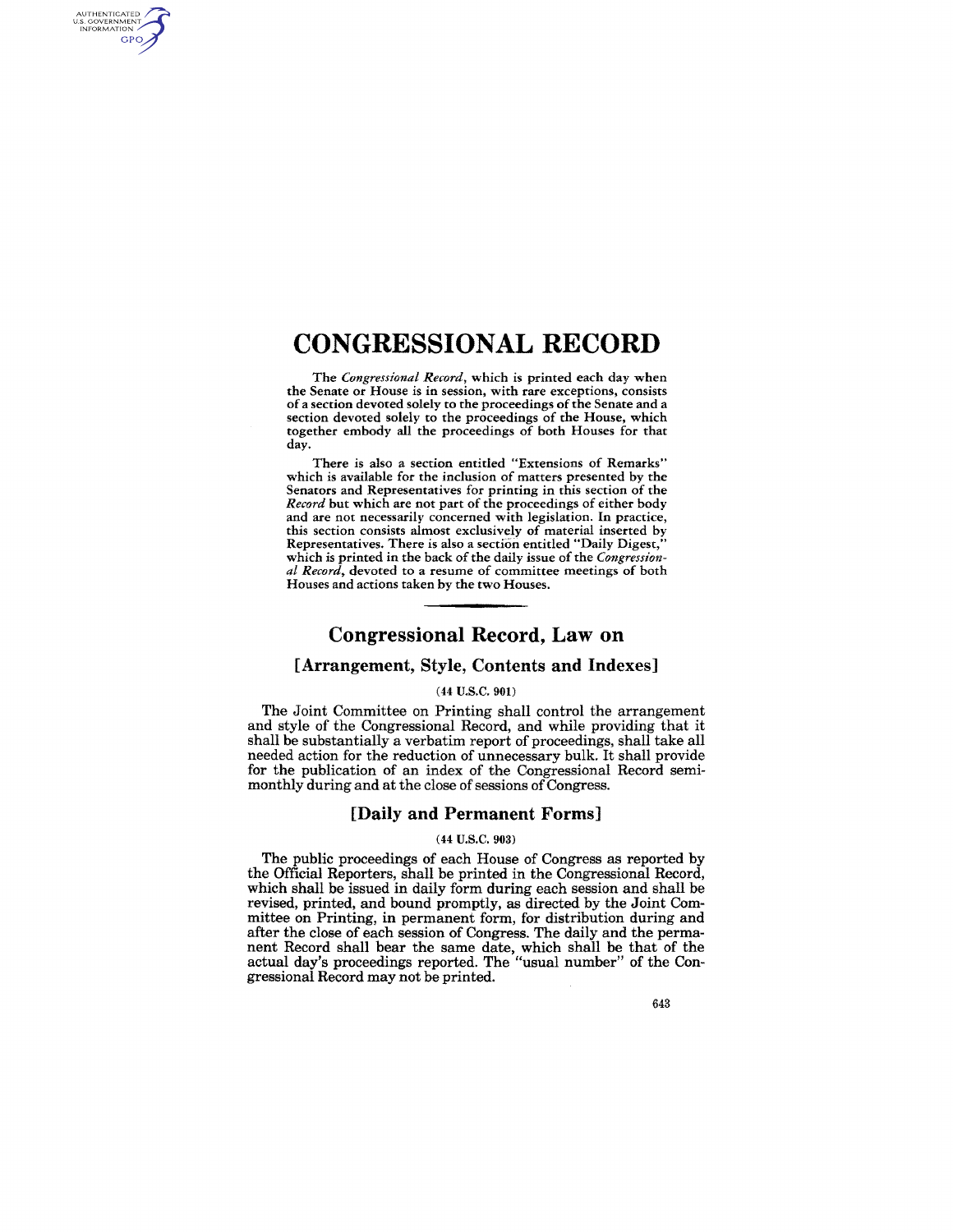#### **[Maps, Diagrams, Illustrations]**

#### (44 U.S.C. 904)

Maps, diagrams, or illustrations may not be inserted in the *Record*  without the approval of the Joint Committee on Printing.

## **[Additional Insertions]**

#### (44 U.S.C. 905)

The Joint Committee on Printing shall provide for printing in the daily *Record* the legislative program for the day together with a list of congressional committee meetings and hearings, and the place of meeting and subject matter. It shall cause a brief resume of congressional activities for the previous day to be incorporated in the *Record,*  together with an index of its contents prepared under the supervision of the Secretary of the Senate and the Clerk of the House of Representatives, respectively.

## **Rule VII, Paragraph 6**

Senators having petitions, memorials, bills, or resolutions to present after the morning hour may deliver them in the absence of objection to the Presiding Officer's desk, endorsing upon them their names, and with the approval of the Presiding Officer, they shall be entered on the Journal with the names of the Senators presenting them and in the absence of objection shall be considered as having been read twice and referred to the appropriate committees, and a transcript of such entries shall be furnished to the official reporter of debates for publication in the Congressional Record under the direction of the Secretary of the Senate.

## **Rule XI, Paragraph** 3

#### **[Reading of Papers]**

When the reading of a paper is called for, and objected to, it shall be determined by a vote of the Senate, without debate.

## **Rule XXVI, Paragraph** 2

Each committee 1 shall adopt rules (not inconsistent with the Rules of the Senate) governing the procedure of such committee. The rules of each committee shall be published in the Congressional Record not later than March 1 of each year, except that if any such committee is established on or after February 1 of a year, the rules of that committee during the year of establishment shall be published in the Congressional Record not later than sixty days after such establishment. An amendment to the rules of any such committee shall be published in the Congressional Record not later than thirty days after the adoption of such amendment. If the Congressional Record is not published

 $^{\rm 1}$  The term "each committee" when used in these rules includes standing, select, and special committees unless otherwise specified.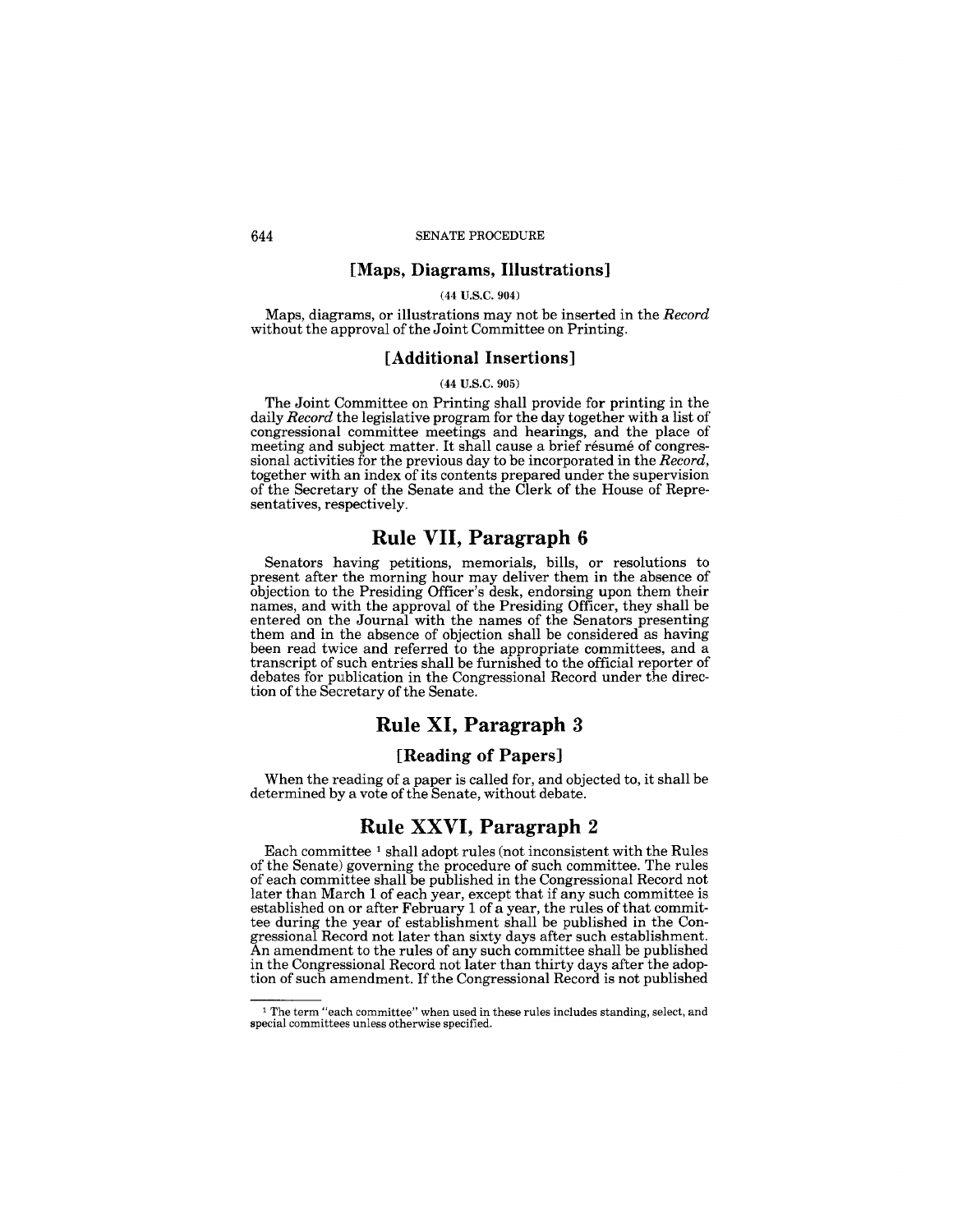on the last day of any period referred to above, such period shall be extended until the first day thereafter on which it is published.

## **Rule XXXI, Paragraph 7**

7. (a) The Official Reporters shall be furnished with a list of nominations to office after the proceedings of the day on which they are received, and a like list of all confirmations and rejections.

(b) All nominations to office shall be prepared for the printer by the Official Reporter, and printed in the Congressional Record, after the proceedings of the day in which they are received, also nominations recalled, and confirmed.

(c) The Secretary shall furnish to the press, and to the public upon request, the names of nominees confirmed or rejected on the day on which a final vote shall be had, except when otherwise ordered by the Senate.

## **Corrections of, Privileged:**

*See also* "Revision of Remarks," pp. 651-652.

A request to make a correction in the *Congressional Record* is privileged. 2 By unanimous consent, a Senator may correct the permanent volume of the Congressional Record by compiling statements appearing in various daily issues of the *Record* and inserting them into a single volume. 3

If a unanimous consent request to correct the permanent *Record* is denied, a motion to correct the *Record*  would be in order during the morning business period (or at any other time), which is debatable, there being nothing in the rules to the contrary. 4

#### **Expunging Matters From the Record:**

*See also* "Withdrawal of Matter Printed in," p. 654.

The granting of unanimous consent for the printing of matter in the *Congressional Record* is not in the nature of a unanimous consent agreement that cannot be revoked. 5 Matters placed in the *Record* by unanimous consent under the precedents may be stricken out by a majority vote on motion,<sup>6</sup> as well as by unanimous consent.<sup>7</sup>

<sup>2</sup>Mar. 27, 1950,81-2, *Record,* p. 4138 (daily edition). 3 June 18, 1987, 100-1, *Record,* p. S 8310.

<sup>&</sup>lt;sup>4</sup> See Feb. 29, 1960, 86-2, Record, p. 3738.<br>
<sup>5</sup> Aug. 4, 1911, 62-1, Journal, pp. 158-159, Record, pp. 3593-95.<br>
<sup>6</sup> Sept. 17, 1970, 91-2, Record, p. 32512; Aug. 4, 1911, 62-1, Record, pp. 3594-95; Aug.<br>
4, 1911, 62-1.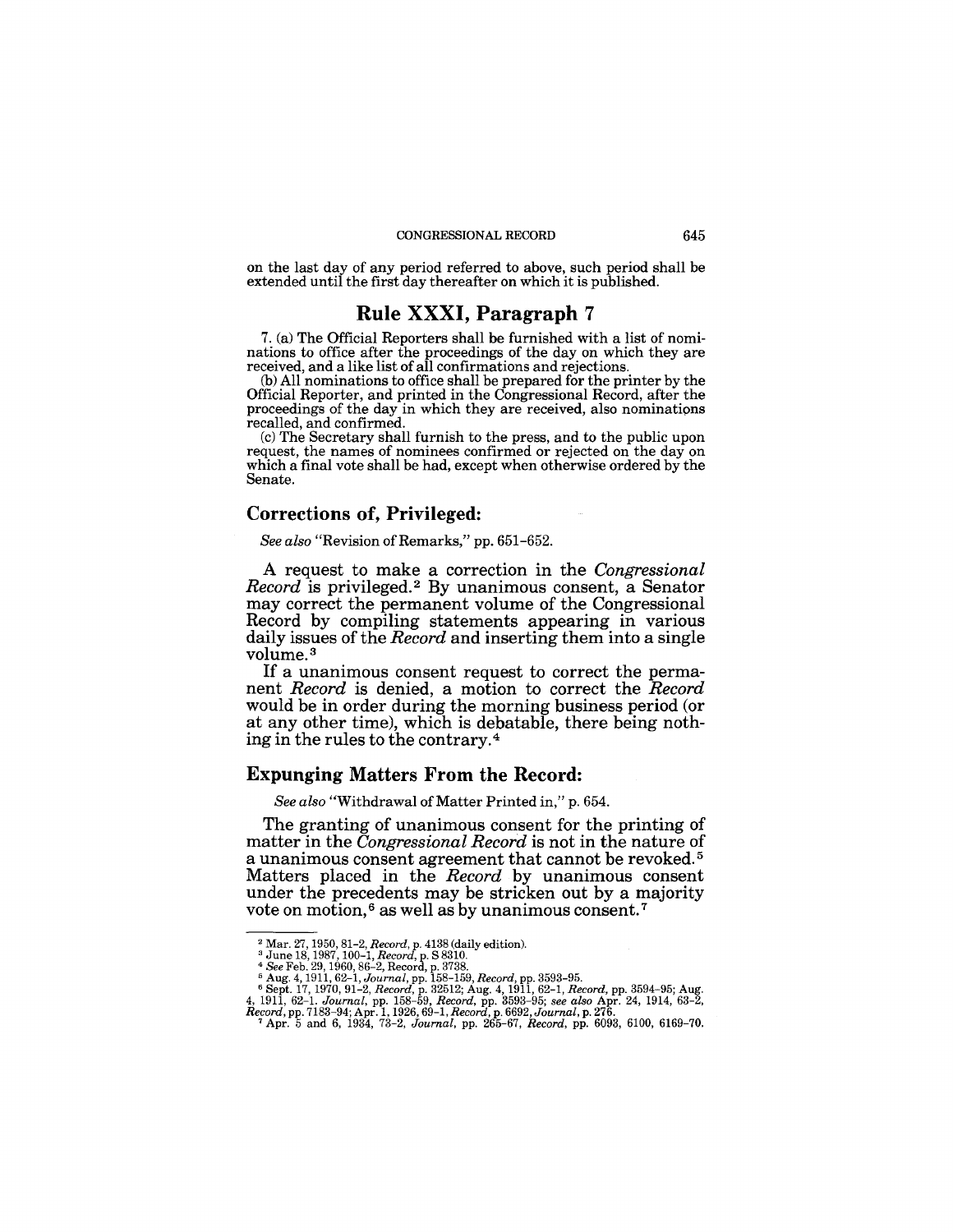**On** one occasion on July 18, 1913, the Chair held a paper which had been read into the *Record* by unanimous consent, could not be withdrawn except by unanimous consent.<sup>8</sup>

Objectionable words used by a Senator, who was called to order under Rule XIX, may be stricken from the *Congressional Record* on motion. 9

Matters which have been stricken out on motion include a chart,<sup>10</sup> a letter,<sup>11</sup> remarks or language reflecting on a Senator or Senators; 12 and a telegram reflecting on a Senator.<sup>13</sup>

Matters expunged by unanimous consent include: A telegram criticizing a Senator for language used in debate,14 remarks referring to arrest of Senator Bunker by Sergeant at Arms at  $2:10$  p.m.,<sup>15</sup> a telegram reflecting upon a Member of the House of Representatives,16 and a resolution relative to entertainment at the White House.<sup>17</sup>

**In** one instance in 1923, the remarks of a Senator concerning another, together with the latter's reply thereto, were both deemed to be in violation of the rule regarding debate and were expunged from the *Congressional Record. I8* 

When a Senator in debate had made reference to the contents of a confidential **FBI** report that had been transmitted to the Senate, he shortly thereafter obtained unanimous consent to expunge that portion of his remarks from the *Congressional Record.* <sup>19</sup>

## **House Proceedings Not Read Into the Record by Senate:**

*See* "House of Representatives, Reference in Debate to Representatives and the House Itself," pp. 745-748.

<sup>8</sup> *See* July 18,1913,63-1, *Record,* pp. 2464-65.

<sup>9</sup>Nov. 22, 1921,67-1, *Journal,* p. 348, *Record* p. 8091. 10 Oct. 12, 1949,81-1, *Record,* p.14329.

<sup>11</sup>Aug. 4, 1911,62-1, *Journal,* pp.158-59, *Record,* pp. 3593-95. 12 Feb. 2, 1923, 67-4, *Journal,* p. 128; Apr. 5 and 6, 1934,73-2, *Journal,* pp. 265, 267; May 7, 1941, 77-1, debate between Senators Pepper and Tobey.<br><sup>13</sup> Oct. 11, 1929, 71-1, Journal, p. 165.<br><sup>14</sup> Apr. 1, 1926, 69-1, Journal, p. 276, Record, p. 6692.<br><sup>15</sup> Nov. 14 and 21, 1942, 77-2, Record, pp. 8839, 9042-43.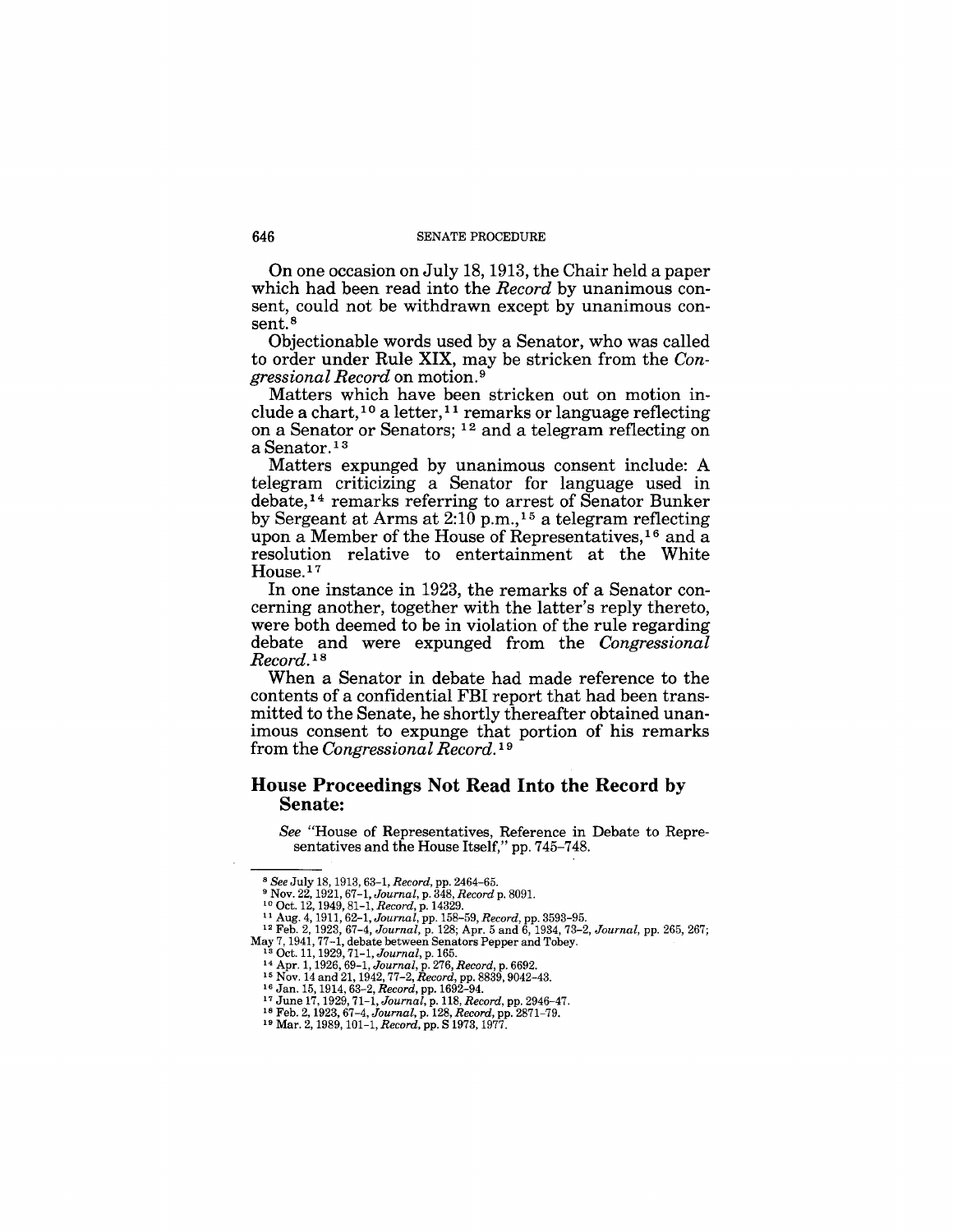#### **Insertions in Record:**

*See* "Print in Record," pp. 647-653.

## **Joint Committee on Printing:**

*See* "Publication of Record," p. 643, *also* pp. 643-645.

#### Leave **To Print in Record:**

*See* "Print in Record," pp. 647-653.

## **Print in Record**

*See also* "Matters Printed in Record by General Order," pp. 648- 649.

#### By Unanimous Consent:

Matter not in conflict with the law or rules 20 or remarks not actually delivered or read by a Senator,  $21$  may be inserted by unanimous consent in the body of the *Record,* or the appendix thereof, as "leave to print" a statement but not as a speech.<sup>22</sup>

It is against established procedure of the Senate as well as a regulation of the Joint Committee on Printing to insert undelivered remarks of a Senator or remarks not read by a Senator in the *Congressional Record* as a speech or part thereof delivered on the floor.<sup>23</sup>

In 1894, the undelivered remarks of Mr. Matthew S. Quay, of Pennsylvania, in connection with a pending tariff bill, were ordered printed in the *Record* by unanimous consent as though delivered on a previous day.24

In 1930, during the consideration of a deficiency appropriation bill, the Senate gave unanimous consent to have

<sup>&</sup>lt;sup>20</sup> See Jan. 23, 1935, 74-1, Record, p. 802.<br>
<sup>21</sup> S. Res. 127, 80th Congress, agreed to July 23, 1947, op. cit.; Apr. 5, 1950, 81-2,  $Record$ , p. 4731; Sept. 11, 1950, 81-2, Record, p. 14536; May 4, 1953, 83-1, Record, p. 4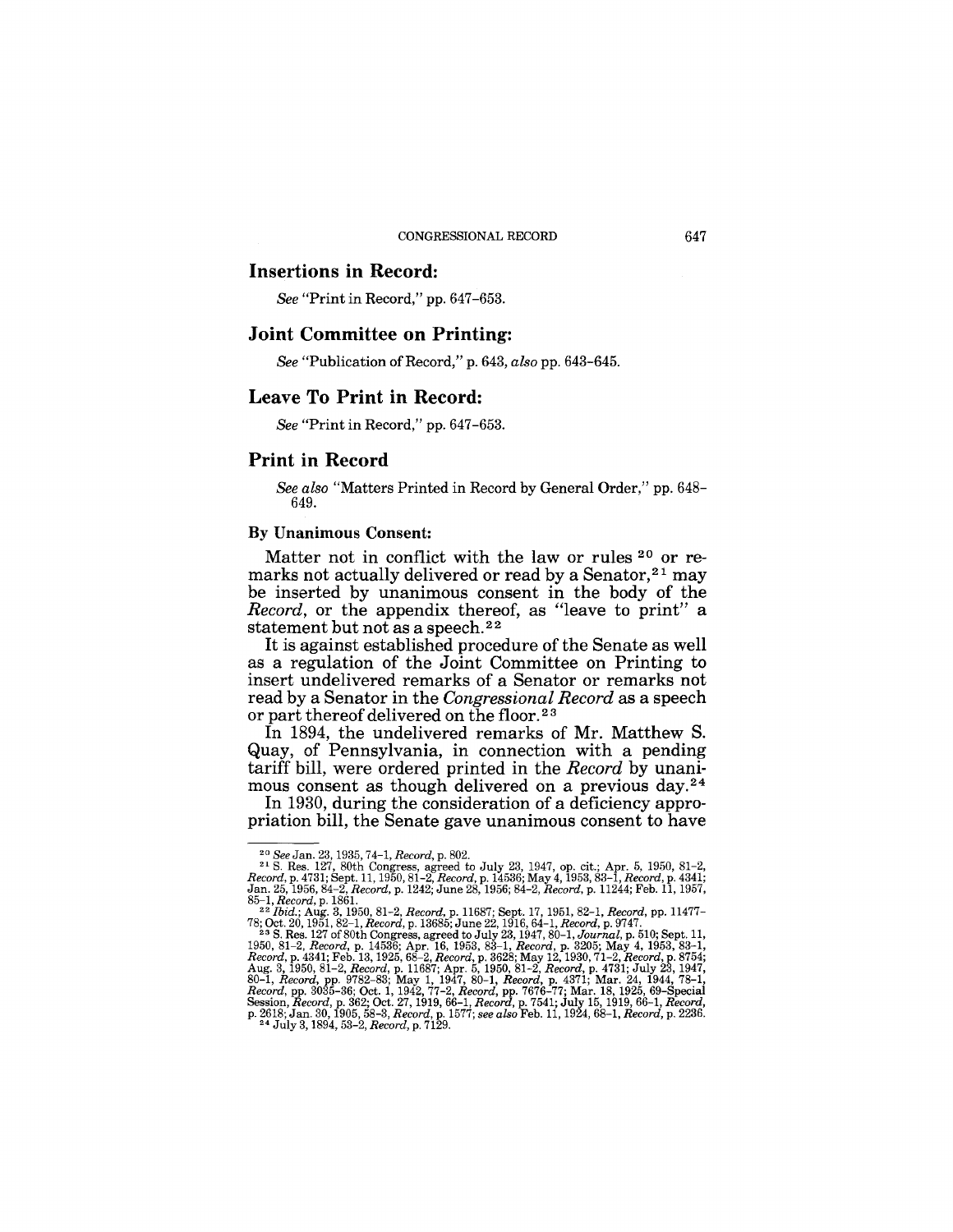printed in the *Record* a speech intended to be delivered by a Senator who was absent from the city, favoring an item relating to the Boulder Dam project.<sup>25</sup>

Remarks of a Senator, detained by illness, intended to be delivered on the occasion of memorial addresses in the Senate may, under the custom, be printed in the *Record*  and included in the memorial volume; such action is not considered to be in any manner a departure from the wellfixed rule and practice that in the ordinary business of the Senate no speech of a Senator shall be printed in the *Record* unless actually delivered in the Senate.<sup>26</sup>

### Certain Matters Excluded by Rules and Regulations:

Regulations of the Joint Committee on Printing prohibit the printing of the following matters, unless the prior consent of that committee is first obtained to have printed or reproduced in the *Congressional Record* a graph,27 an illustration,  $2^8$  a map,  $2^9$  or a chart.  $30^$ 

#### Matters Printed in Record by General Order:

Form of a general order adopted on March 6, 1974, to print matters in the *Record* or insert remarks in the *Record* not formally made on the Floor but presented at the Desk by Senators.

Mr. President, I ask unanimous consent that it be in order at any time during the session of the Senate and for the remainder of this Congress for members of the staff at the desk to receive remarks from Senators for insertion in the *Record* when signed by Senators and when presented at the desk by Senators only.

The Presiding Officer (Mr. Hart). Without objection, it is so ordered. 31

The Joint Committee on Printing in 1978 adopted amendments to "the Laws and Rules for Publication of the Congressional Record," to be effective on March 1, 1978, to identify statements or insertions in the *Record*  where no part of them was spoken. Unspoken material will be preceded and followed by a "bullet" symbol, i.e.,  $\bullet$ .

*1957,85-1, Record,* p. 1168l. 31 March 6, 1974, 93-2, *Record,* p. 5591.

<sup>25</sup> June 26,1930,71-2, *Record,* p. 11787. 26 Jan. 30, 1905, 58-3, *Record,* p. 1577.

<sup>&</sup>lt;sup>27</sup> June 11, 1934, 73–2, *Record,* p. 11013.<br><sup>28</sup> Mar. 31, 1939, 76–1, *Journal*, p. 207, *Record*, pp. 3628, 3632.<br><sup>29</sup> July 21, 1913, 63–1, *Record,* pp. 2570–71.<br><sup>29</sup> Mar. 12, 1952, 82–2, *Record,* p. 2175; July 21, 19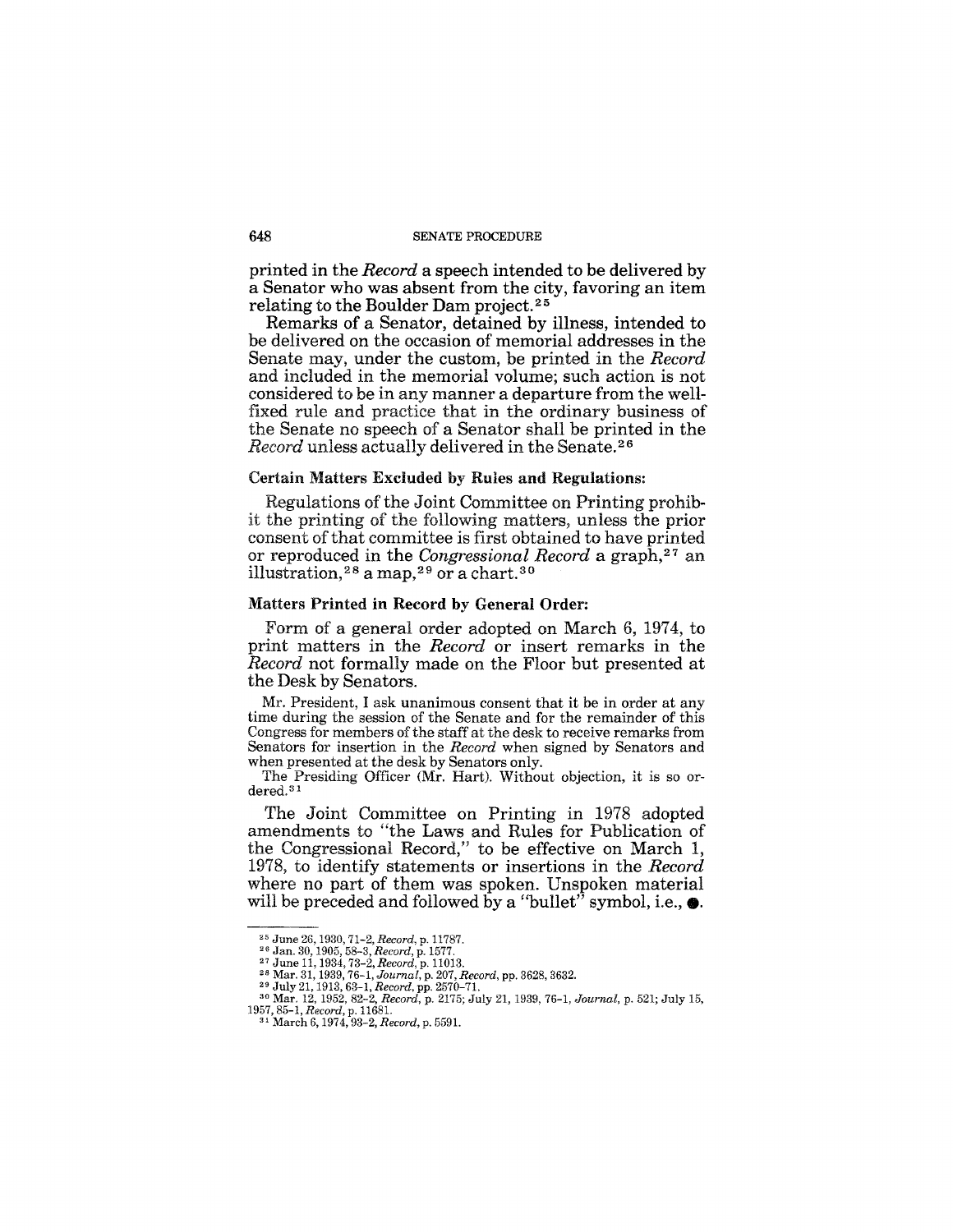Since procedures in the House and Senate differ, variations of the Laws and Rules for Publication for the Senate follows:

#### 1. House and Senate Floor Proceedings

(a) When, upon unanimous consent or by motion, a prepared statement is ordered to be printed in the *Record* and no part of it is spoken, the entire statement will be "bulleted."

(b) If a Member verbally delivers the first portion of the statement (such as the first sentence or paragraph), then the entire statement will appear without the "bullet" symbol.

(c) Extemporaneous speeches supplemented by prepared statements will not be "bulleted."

#### 2. Senate Only

(a) Additional Statements. All unspoken prepared statements submitted for printing in the *Record* will be "bulleted"; and

(b) If the statement is not germane to the pending or unfinished business before the Senate, it will be printed in the *Record* under the heading of "Additional Statements";

(c) If, however, the unspoken prepared statement is germane to the pending or unfinished business, it will be printed in the *Record* as part of the debate on the matter being considered.

(d) Routine Morning Business. Unspoken prepared statements submitted with the introduction of legislation, notices of hearings, or any other "first person" statement not spoken will be printed in the *Record* with the "bullet" symbol and will appear in the *Record* at the appropriate place during Routine Morning Business.

(Sec. 3, applicable to House only, is not included.)  $32$ 

#### Matters Read Into the Record by Senators:

*&e also* "Disorderly Language, Use of, in Debate, and Restrictions on," pp. 738-742; "Reading by a Senator," pp. 768, 972- 973.

Any statement can be read into the *Record* by a Senator having the floor even if it would otherwise transgress the rule of the joint committee; <sup>33</sup> he may read, in the course of his address, from a matter or paper of which he is not the author, and permission to have it read from the desk is not required.<sup>34</sup>

Insertions in the *Congressional Record* may not be put in on motion; a matter may be inserted in the *Record* by unanimous consent or read into the *Record.* 35

 $^{32}$  Feb. 21, 1978, 95–2, Record, p. 3852.<br> $^{33}$  Sept. 17, 1951, 82–1, Record, pp. 11477–78; June 22, 1916, 64–1, Record, p. 9747.<br> $^{34}$  Mar. 3, 1927, 69–2, Record, p. 5465; May 8, 1941, 77–1, Record, p. 3773.<br> $^{35}$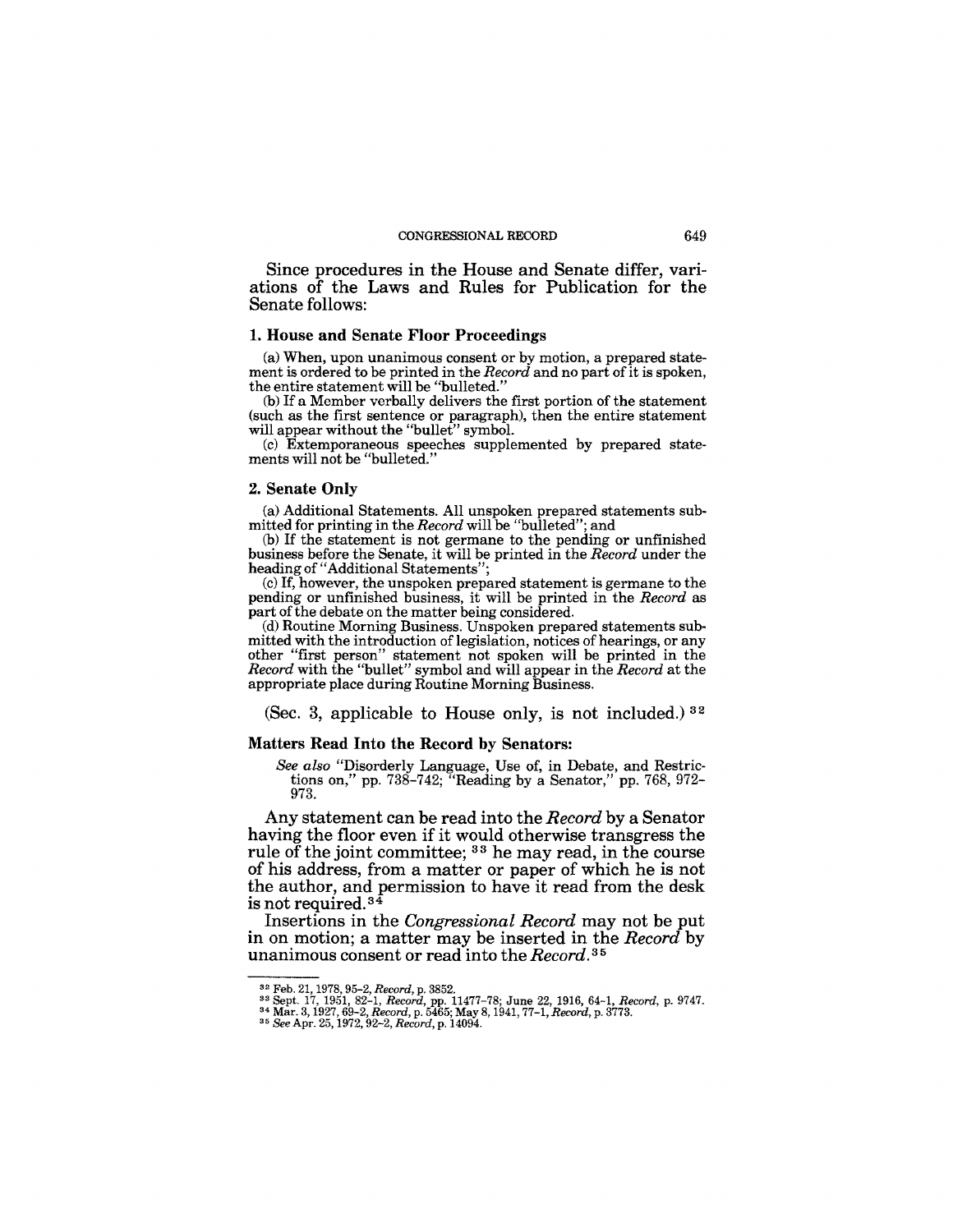#### Matters Read Into the Record on Motion or by Unanimous Consent:

The Clerk, under Rule XI, can be ordered to read matter into the *Record.* For details *see* "Papers," p. 974.

Order to read matter into the *Record* may be dispensed with. For details *see* "Reading on Motion-Dispensed With," pp. 974-975.

#### On Motion:

A motion to insert matter in the *Congressional Record*  is not in order. 36

A motion to print in the *Congressional Record* the report of a subcommittee of the American Bar Association on the League of Nations Covenant was held not to be in order, since it was not a petition or memorial, under the rule, as it was not addressed to the Senate.<sup>37</sup>

A motion to print in the *Record* a yea and nay vote on a nomination in closed session can only be made in closed executive session. 38

## Petitions and Memorials:

Communications, including memorials, from State legislatures, under the rule,<sup>39</sup> are printed in full in the body of the *Congressional Record*.<sup>40</sup>

A motion to print in the *Record* a memorial of a constitutional convention, unanimous consent for which objection was heard, is in order.<sup>41</sup>

A brief statement of the contents of other petitions or memorials may be made to the Senate upon their presentation, but it is not in order under the rule for them to be read at length during the morning business or printed in full in the *Record* without unanimous consent, $42$  or they may be printed in full on motion where an objection is made.43

<sup>36</sup> June 22, 1916, 64-1, *Record,* p. 9747; May 21, 1920,66-2, *Journal,* p. 278, *Record,*  pp. 7394-96. 37 May 21, 1920,66-2, *Journal,* p. 278, *Record,* pp. 7394-96. *38 See* May 21,1929, *71-1,Record,* p. 1598. 39 Rule VII, par. 5.

<sup>40</sup> Mar. 22,1932,72-1, *Record,* p. 6615; Sept. 17,1951, 82-1, *Record,* p. 11415. 41 Feb. 13, 1888, 50-1, *Record,* p. 1132.

<sup>42</sup>Apr. 4, 1894,53-2, *Journal,* p. 140, *Record,* pp. 3440-43; *see also* July 25, 1914, 63-2, *Record,* pp. 12725-26.

<sup>43</sup> June 14, 1918, 65-2, *Record,* pp. 7777-78; *see also* Jan. 18, 1912, 62-2, *Record,* pp. 1055-57.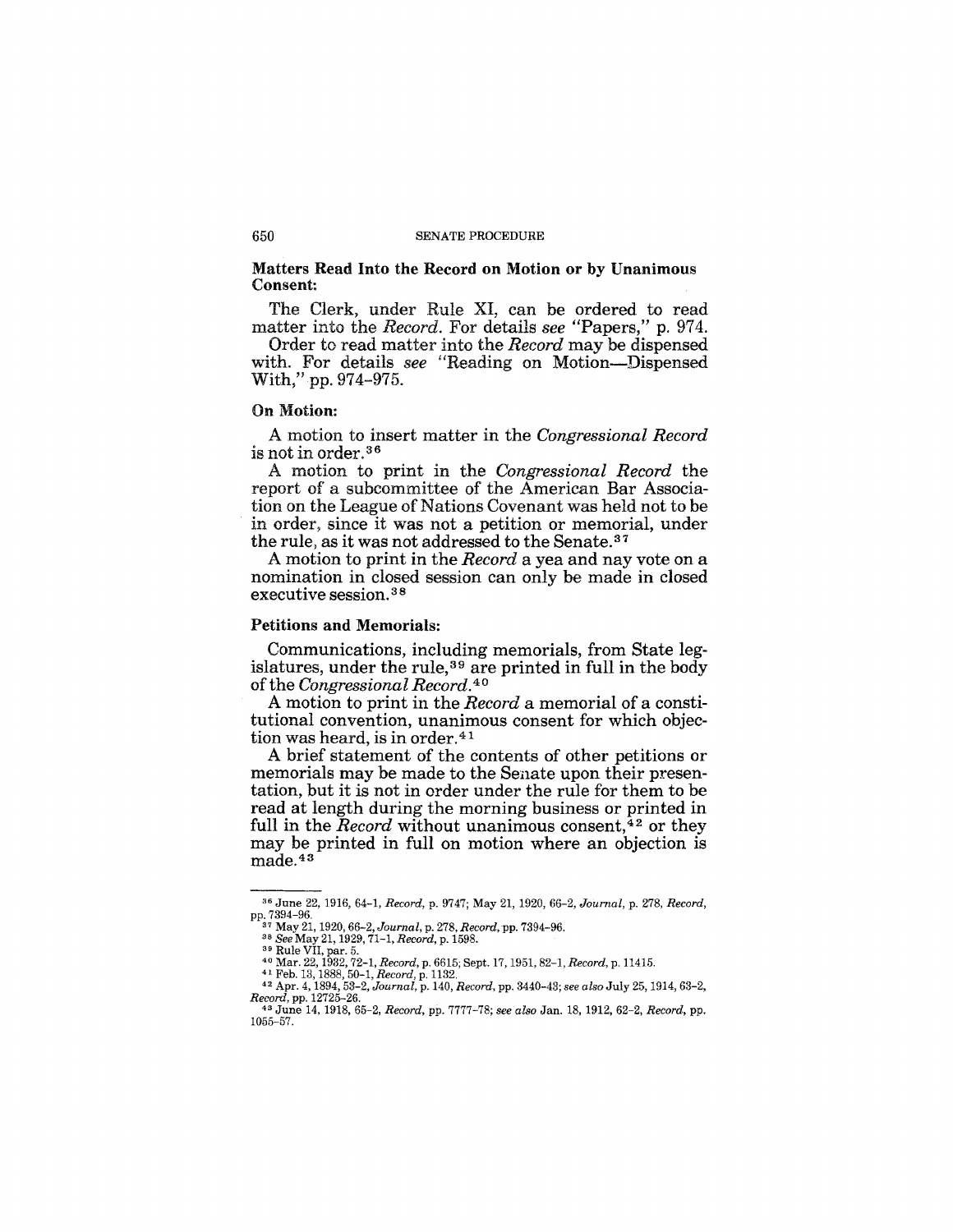#### CONGRESSIONAL RECORD 651

In 1894, it was held that it was not in order for petitions and memorials, under the rule, to be read at length or printed in the *Record* without unanimous consent.44

By unanimous consent, various types of petitions and memorials from private citizens or groups of citizens are printed in the *Record* and referred to the appropriate committee; in 1950 several resolutions adopted by a farm bureau were, by unanimous consent, ordered to be printed in the Appendix and referred to the Committee on Agriculture and Forestry.45

#### Reading Into the Record Out of Order in Morning Business:

For details, *see also* "Morning Business, Debate During," pp. 758-759; "Morning Hour: Debate During, After Morning Business,"pp. 759-761.

The reading by a Senator of a petition into the *Record*  during the transaction of morning business is a violation of the rule requiring only a brief statement of its contents to be printed in the *Record.*<sup>46</sup>

## Reports of Committees:

On objection, motion to print in *Record* must lie over 1 day. *See* "Print Report in *Record,"* p. 1192.

#### Revision of Remarks:

In 1885, where certain unauthorized omissions and changes were made by a Senator in the proceedings of the Senate as published in the *Congressional Record,* the official reporter was instructed to correct the *Record* according to his notes.4 7

In 1890, the remarks of a Senator criticizing the action of another Senator having been allegedly altered in a material manner, in their revision for the *Record,* beyond the scope permitted under the general practice of the Senate, by the insertion of language not actually uttered, an order was adopted by the Senate striking from the permanent edition of the *Congressional Record* the language so inserted.48

<sup>&</sup>lt;sup>44</sup> Apr. 4, 1894, 53–2, Journal, p. 140, Record, pp. 3440–43.<br><sup>45</sup> Feb. 14, 1950, 81–2, Record, p. 1782.<br><sup>45</sup> June 20, 1918, 65–2, Record, pp. 8040–41.<br><sup>47</sup> Mar. 21, 1885, 49-Special Session, Record, pp. 72, 77.<br><sup>48</sup> Feb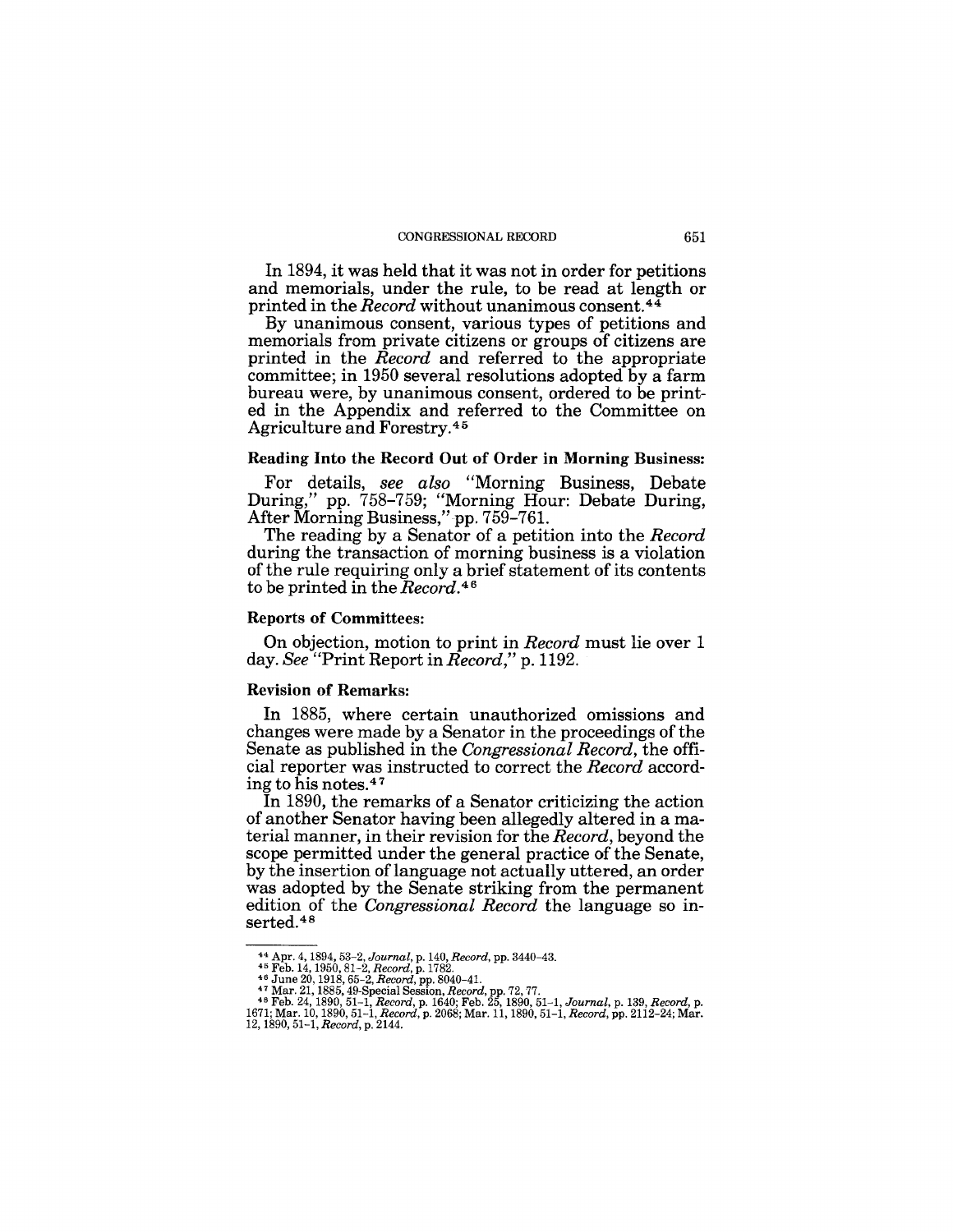In 1888, a Senator, due to the omission by mistake of certain tables and figures from his remarks of a previous day, obtained unanimous consent to have the speech reprinted in the daily *Record* as corrected.49

In 1936, by reason of the failure to print in the *Congressional Record* certain charts accompanying a speech, the Joint Committee on Printing issued an order for the reprinting of the speech together with the charts.<sup>50</sup>

A Senator in making a revision of his remarks is not supposed to make any substantial changes therein. 51 (He has no rule of the Senate for guidance.)

#### Sine Die Adjournment-Order to Print Following Adjournment:

The Senate regularly gives general authorization to print matters in the *Congressional Record* for a specified period following sine die adjournment. 52

## Size of Type:

Under the laws and rules for publication of the *Congressional Record* all remarks not delivered by a Senator and inserted, or statements inserted by a Senator as a part of his remarks in the *Record,* must be printed in small  $type. <sup>53</sup>$  This has been modified by rules for publication issued by the Joint Committee on Printing when done by use of "bullet." *See* "Matters Printed in *Record* by General Order," pp. 648-649.

#### Statements Limited to Two Pages:

Under a general authorization for Senators to print matters in the *Congressional Record* after an adjournment of a session of the Congress, as ruled by the Chair, all material [statements or matters issued by Senators themselves excepted] would be required to come within the 2-page limit on estimate. 54 *See also* "Laws and Rules for Publication of the Congressional Record," issued by

<sup>49</sup> May 3, 1888, *50-1,Record,* p. 3681. 50 June 4, 1935, 74-1, *Record,* p. 8606. *51 See* Aug. 22, 1950, 81-2, *Record,* pp. 12991-92; May 3,1948,80-2, *Record,* pp. 5169-

<sup>70,5183-84;</sup> JUly 16,1957,85-1, *Record,* pp.l1799, 11801-02. 52 Sept. 1, 1960, 86-2, *Record,* p. 18689; Aug. 3, 1953, 83-1, *Record,* p. 10968; Oct. 20,

<sup>1951, 82-1,</sup> Record, pp. 18678-79.<br>
<sup>58</sup> Oct. 14, 1949, 81-1, Record, p. 14525; Apr. 5, 1950, 81-2, Record, p. 4731; Aug. 3, 1950, 81-1, Record, p. 11687; Sept. 11, 1950, 81-2, Record, p. 14536; see also May 15, 1933, 73-1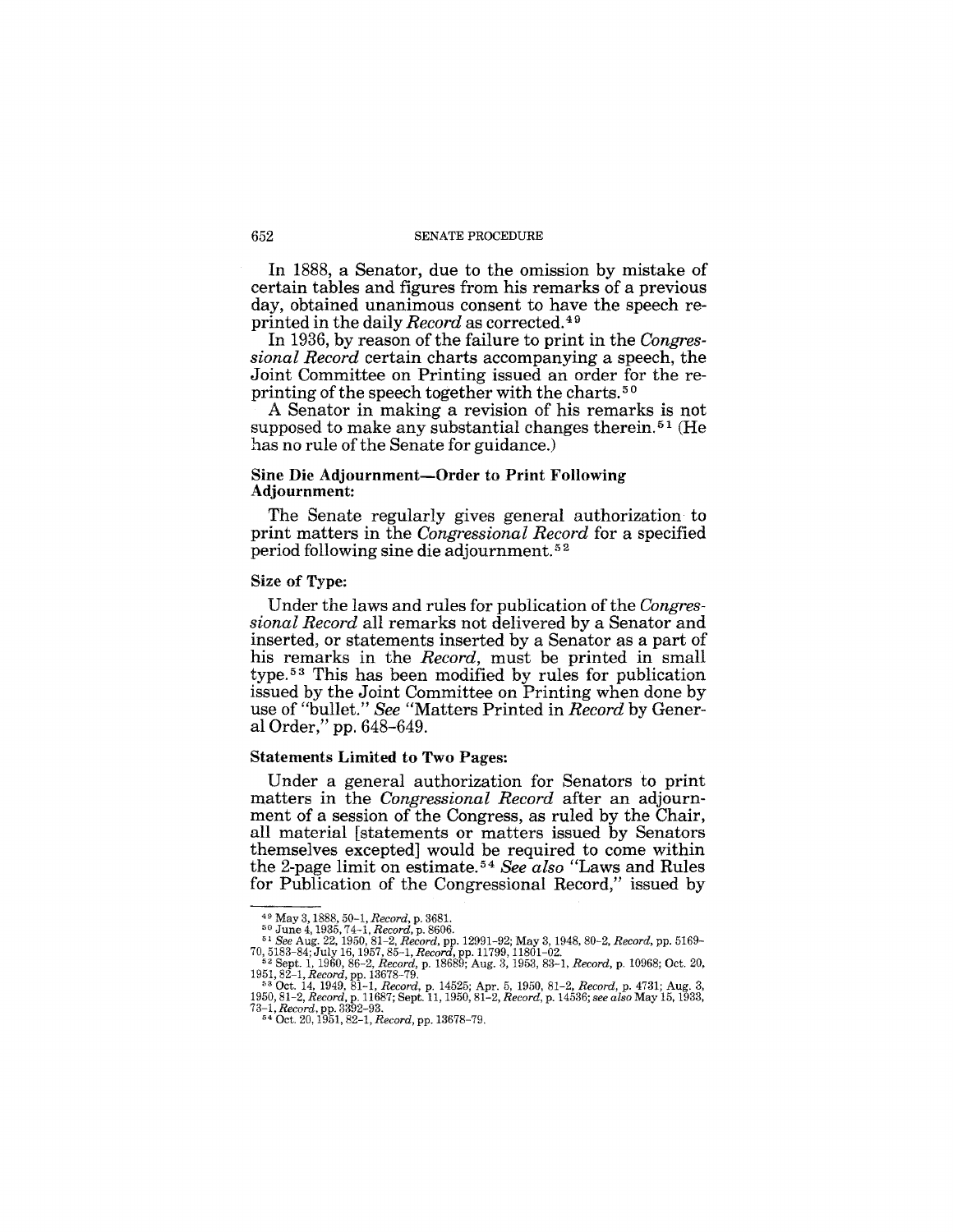the Joint Committee on Printing, for other restrictions on matters printed in the *Congressional Record.* 

## **Publication of Record:**

The law and rules of the Joint Committee on Printing issued pursuant to the law, provide for the publication of the *Congressional Record,* embodying substantially a verbatim report of proceedings of the two Houses.<sup>55</sup>

## **Regulations by Joint Committee-Suspension of by Unanimous Consent Out of Order:**

A rule or regulation by the Joint Committee on Printing to govern the printing of matters in the *Congressional Record,* promulgated under the authority of an act of Congress, or provisions of the law itself, cannot be suspended by a unanimous consent order of the Senate. 56

Arrangements and styles are determined by the Joint Committee on Printing pursuant to the law, and requests to print matter in a particular style of type are not in order. 57

## **Remarks Withheld From Record:**

In 1930, a speech by Senator Hubert D. Stephens, of Mississippi, was withheld from the *Congressional Record* 58 and in 1956, Senator Joseph McCarthy was given unanimous consent to withdraw a speech made by himself from the permanent *Record. 59* In 1956, Senators Hubert Humphrey, of Minnesota, and Richard L. Neuberger, of Oregon, withdrew remarks made by them on July 9 and 11 from the permanent *Record,* which criticized Members of the House.<sup>60</sup>

## **Reservation of Objections to a Request To Print in Record:**

Pending a discussion of a request for unanimous consent to insert a matter in the *Record,* a reservation of

<sup>&</sup>lt;sup>55</sup> Title 44, sec. 181, of U.S. Code.<br><sup>56</sup> Jan. 23, 1935, 74–1*, Record,* p. 802; Mar. 31, 1939, 76–1*, Record,* p. 3632.

<sup>&</sup>lt;sup>57</sup> See House Precedent: Feb. 25, 1936, 74–2, Record, p. 2767.<br><sup>58</sup> Apr. 4, 1930, 71–2, Record, p. 6503.<br><sup>59</sup> Feb. 3, 1956, 84–2, Record, p. 81711.<br><sup>69</sup> July 9 and 12, 1956, 84–2, Record, pp. S 11015–18, S 11348; July 11